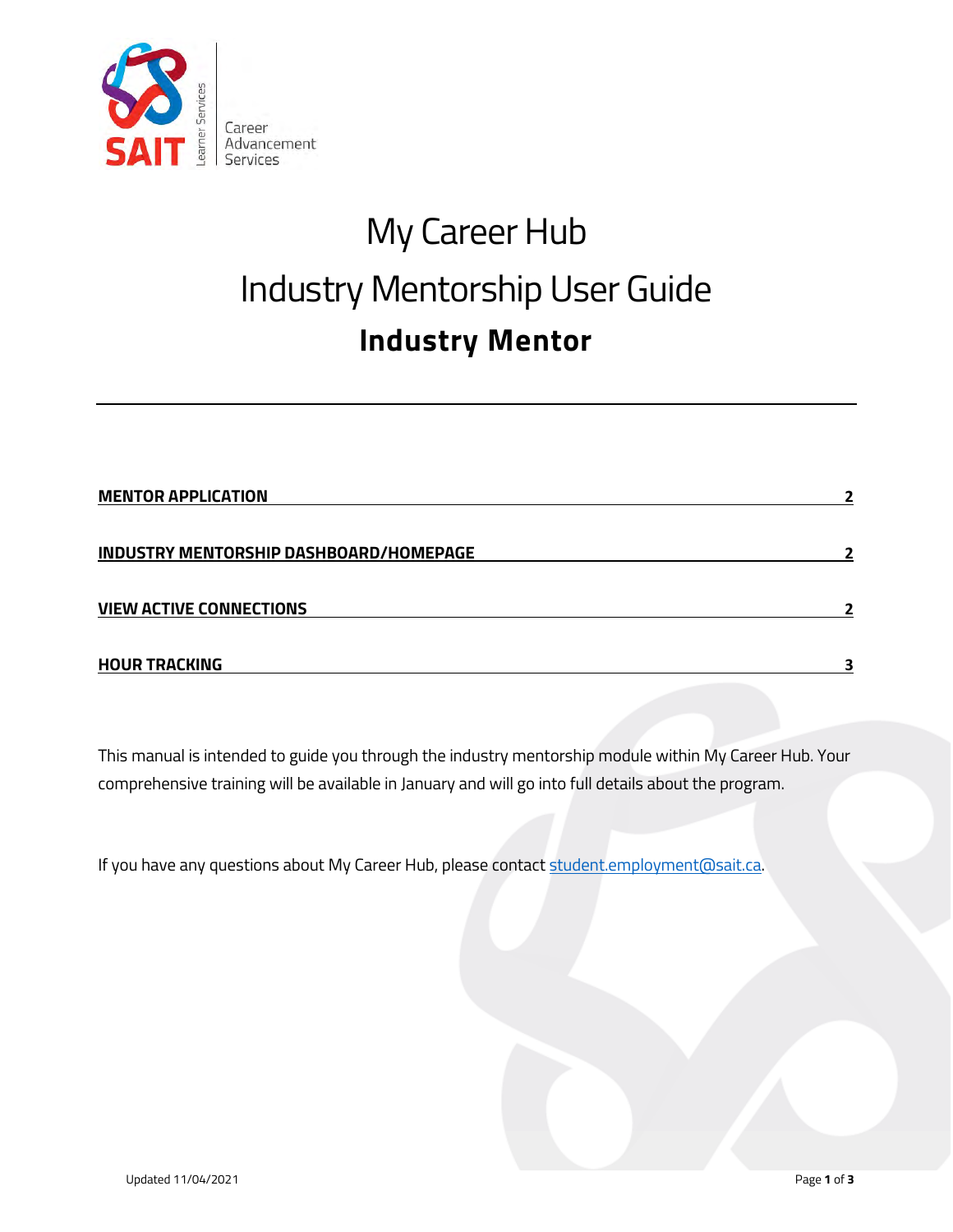## **Register for My Career Hub**

- 1. If you do not already have an employer account with My Career Hub, pleas[e register here](https://mycareerhub.sait.ca/employers/employer.htm)
- 2. Your account will be approved with 1 business day. If you opt in for emails you will receive an account confirmation email
- 3. Once approved, you can log in and select SAIT Industry Mentorship from tabs on the left of screen

#### <span id="page-1-0"></span>**Mentor application**

- 1. Read the overview and select "become an industry mentor"
- 2. Carefully read through the terms and conditions and accept them
- 3. Complete the application form there are tool tips on each question to guide you if needed
- 4. Select the current term (there should only be one available)
- 5. Click on the "mentorship profile" button to view the dashboard/homepage

**\* You're able to edit your profile if you make any mistakes or need to update your information. Click on the circle action button and select 'edit mentor profile'**

### <span id="page-1-1"></span>**Industry Mentorship dashboard/homepage**

- Your profile will sit at a grey "pending" until it is approved. Once approved, it will change to a green "active"
- The tabs will allow you to view the overview (pictured), active connections and past terms
- **The "next steps" box will include links to the training and additional resources. Please read this** carefully. It will also include important updates that may occur during the program
- The available term will show the current, active term only. Please make sure this is checked
- This action button will allow you to edit your profile. **Do not use "create connection".**

| You are currently logged in as<br><b>Erin Boyle</b>                                                                  | Industry Mentor Profile For: Erin Boyle - President AGTIVE<br>User Type: Employer Industry Mentor Since: Dec 20, 2020 8:58 PM<br>Active Connections<br>Past Terms<br>Overview |                                                                                                                                                                                                                                                             |                    |                                |                     |                   |          |  |
|----------------------------------------------------------------------------------------------------------------------|-------------------------------------------------------------------------------------------------------------------------------------------------------------------------------|-------------------------------------------------------------------------------------------------------------------------------------------------------------------------------------------------------------------------------------------------------------|--------------------|--------------------------------|---------------------|-------------------|----------|--|
| <b>Dashboard</b><br><b>Job Postings</b><br>Events & Workshops<br><b>Resources</b><br><b>SAIT INDUSTRY MENTORSHIP</b> | <b>NEXT STEPS</b><br>$\ddot{}$<br>Please contact andrea.dicandilo@sait.ca if you have any questions.                                                                          | · Complete training here (this will be available from Jan 24, 2022)<br>· Please find the training guide here (this will be available from Jan. 24, 2022)<br>· Check out the Industry Mentorship resources page for training manual and additional documents |                    | Term<br>Jan 2022 -<br>Apr 2022 | Connections Mentees | Available Student | Declined |  |
|                                                                                                                      |                                                                                                                                                                               |                                                                                                                                                                                                                                                             | <b>Connections</b> |                                |                     |                   |          |  |
|                                                                                                                      | First Name                                                                                                                                                                    | Erin                                                                                                                                                                                                                                                        |                    |                                |                     |                   |          |  |
|                                                                                                                      | Last Name                                                                                                                                                                     | Boyle                                                                                                                                                                                                                                                       |                    |                                |                     |                   |          |  |
|                                                                                                                      | City                                                                                                                                                                          | Calgary                                                                                                                                                                                                                                                     |                    |                                |                     |                   |          |  |
|                                                                                                                      | Province / State                                                                                                                                                              | Alberta                                                                                                                                                                                                                                                     |                    |                                |                     |                   |          |  |
|                                                                                                                      | <b>MENTOR APPLICATION</b><br>" Are you a SAIT Alumni?                                                                                                                         | Yes                                                                                                                                                                                                                                                         |                    |                                |                     |                   |          |  |

### <span id="page-1-2"></span>**View active connections**

• Once you've been matched with a mentee, you'll receive an email to confirm the match